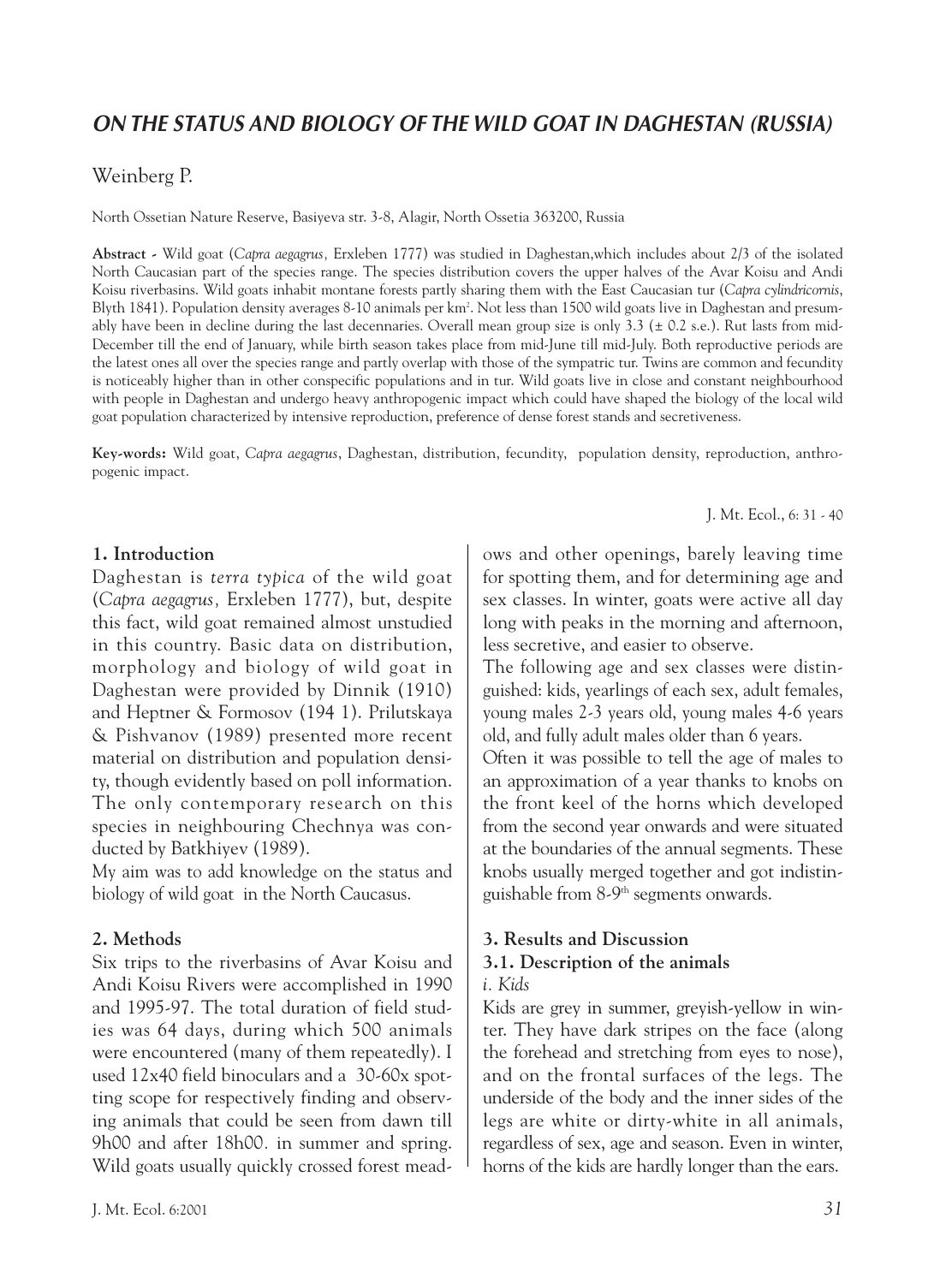# *ii. Females*

Yearling and adult females are sandy-chesnut or fawn in summer and greyish-fawn in winter. In addition to head and leg stripes, females have also a narrow stripe along the spine in all seasons. Yearling females are smaller than adults and their horns are only slightly longer than the ears.

# *iii. Yearling males*

Yearling males are redder or darker than females in summer, with the same pattern of stripes. They turn greyer in winter and display a vague flank stripe. Other stripes in the winter coat are the same as in the summer coat. The beard of yearling males is inconspicuous. Yearling males are smaller than adult females. In winter, the horns of yearling males are twice as ong as the ears, and are more sharply bent and wider at the base than in females.

# *iv. Males 2-3 years old*

Young 2-3-year-old males are fawn in summer; the stripes on the face are indistinct, while those on the legs are more distinct and contrasting than in the previous classes. In winter, these males are greyish-fawn, while the head gets darker; they display narrow and distinct stripes on the legs, along the spine, and broad and less definite stripes on the flanks and across the shoulders. The flank and shoulder stripes are lacking in the previously described classes, as is a small but noticeable beard.

# *v. Males 4-6 years old*

Young 4-6-year-old males are greyish-fawn in summer, with stripes on the legs, flanks and along the spine. In winter, they are sandy-grey, with black stripes and there is a black mane on the neck and the withers. The head and the conspicuous beard are black in all seasons.

# *vi. Adult males*

Adult males are sandy-grey in summer, with leg, flank, shoulder and dorsal stripes. They are silvery-grey in winter, with a contrasting pattern of connected black stripes on the legs, shoulders, flanks, along the spine (mane) and throat. The chest and the head are black too.

Thus, the coloration pattern develops with age in males, adding new stripes, and getting more contrasting. Adult wild goat males in winter coat are the most contrastingly coloured and conspicuous ones of all age classes. This regularity is quite general for all *Capra* (Veinberg, 1993). On the whole, wild goats of the North Caucasus practically do not differ in coat coloration from Turkmen (collection of Zool. Institute in St. Petersburg) and even Sind (Schaller & Laurie, 1974) conspecifics.

# **3.2. Distribution**

My data support information presented by Dinnik (1910) and Prilutskaya & Pishvanov (1989) indicating that wild goats inhabit upper parts of the Avar Koisu and the Andi Koisu riverbasins (Fig. 1), forming practically the only population in highland Daghestan, where considerable forest areas still remain. Avar Koisu and Andi Koisu flow from the northern slope of the Greater Caucasus and join with Karakoisu and Kazikumukh Koisu rivers into Sulak River. draining into the Caspian Sea.Wild goat distribution encompasses the northern slope of the Watershed Range and the Side Range, both composed of crystalline rocks. Wild goats do not inhabit the southern slope of the Watershed Range. The western part of the Andi Koisu population occurs outside Russia, on the Georgian territory. The whole range covers about 2000 km<sup>2</sup> between 45°45' and 46°40' E, 42°00' and 42°30'N, but the actual area populated by the animals is much smaller due to peculiarities of the habitat (see below). Nevertheless, Daghestan includes about 2/3 of the species range at the North Caucasus, the rest being in Georgia and Chechnya. All this range is totally isolated from the Transcaucasian one.

# **3.3. Habitat and Habitat use**

# *i. Habitat*

The valley bottoms lie at 1000-1500 m a.s.l., and some ridges rise up to 4000 m a.s.l. Ridges are often composed of shale, so they are usually broad and quite rolling, whereas the valleys of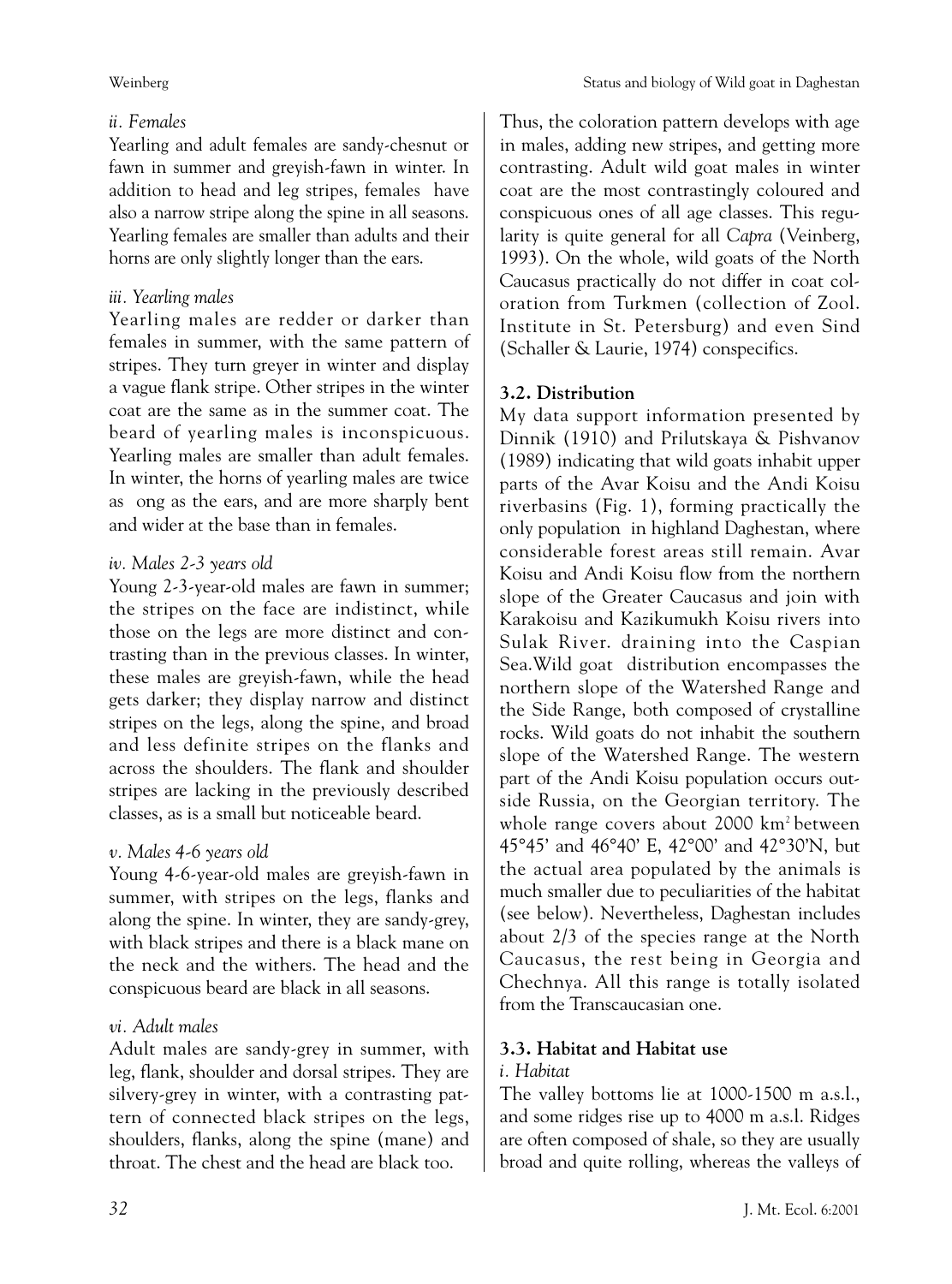the rivers and bigger brooks are narrow and canyon-like. However, the upper ends of the valleys are wider and less steep. At the altitude of 1500 m a.s.l., the mean monthly temperature is about  $-6^{\circ}$ C in January and + 16 $^{\circ}$ C in July, and the total yearly precipitation is about 600-750 mm. Most of the precipitations (up to 60%) occur in spring and early summer (Himmelreich, 1967). Spring and summer are thus warm and quite rainy, autumn and winter being dry and mild. The precipitations increase towards the Watershead Range, and usually only there forms a stable and thick snow cover on the lower portions of the slopes in winter.

Wild goats inhabit only montane forests (not shrubbery) from the valley bottoms up to the timberline (2600-2700 m a.s.l.). The forest zone is represented by narrow stripes (up to 1.5-2 km wide) along the rivers and bigger brooks due to the steepness of the slopes. Therefore, the wild goat distribution generally follows the fluvial net. Animals prefer steep, precipitous slopes and avoid tall, dense stands on gentle slopes or tree-less areas. These peculiarities of habitat use have probably caused the present actual isolation of local populations inhabiting different riverbasins separated by high ridges (Fig. 1).



**Fig.1** Distribution of the wild goat in the North Caucasus (1 - in Daghestan, 2 - in Chechnya and Georgia, presumable)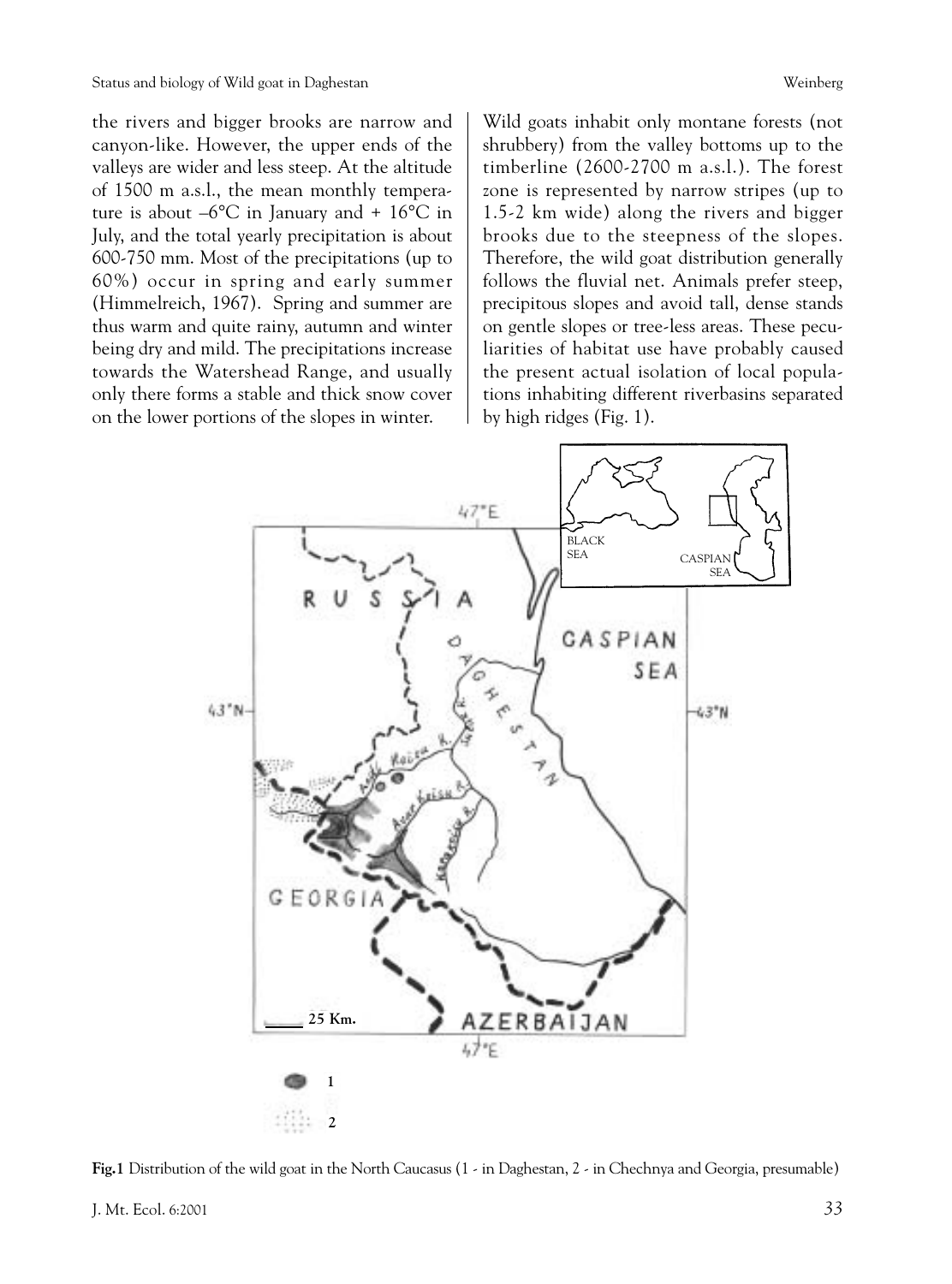The montane forests are composed of pine *(Pinus kochiana= P. sosnowskyi)* and birch *(Betula litwinovii),* with a mixture of aspen *(Populus tremula),* beech *(Fagus orientalis),* hornbeam *(Carpinus caucasica),* lime-tree *(Tilia cordata)* and oak *(Quercus macranthera).* The forest floor is of grasses, sedges, and herbs. *Spiraea crennata* shrubbery usually covers openings on sunny slopes. Precipitous southern slopes near valley bottoms often harbour small patches of xerophytic open stands of oak, pine and tree-like juniper *(Juniperus communis up* to 6 m high) in various combinations with understorey of *Berberis vulgaris, Paliurus spina-christi, Rosa sp.,* and *Spiraea sp.* Spikey cushions of *Tragakantha sp.* are very characteristic of such stands.

#### *ii. Habitat use*

Observations in different seasons indicate that animals do not perform altitudinal migrations, remaining within the same and relatively narrow forest area throughout the year. Even in summer, wild goats were only twice observed rising above the timberline, while in winter they do not approach it at all. Nevertheless, local hunters informed me that males do wander in subalpine and even alpine areas, occasionally even crossing some ridge in search of females. Even if they inhabit high mountains, wild goats lead a life which is typical of *Capra* sp*.* in low mountains or hills, such as conspecific populations in some places of Turkmenistan (Heptner, 1956) or such as Siberian ibex *(Capra sibirica* Pall.) in the Western Sayan (Fedosenko *et al.,* 1992). Winter movements to sunny slopes are not evident either, because these places are populated by humans. In these areas, wild goat habitat has been destroyed to a great extent.

Sexual differences in ecological distribution, so readily displayed by the East Caucasian tur (Veinberg, 1981), are weak in the wild goat, due to the peculiarities of the habitat shown above, but they do exist nevertheless. In spring and summer,  $84.1\%$  of adult males (N= 44) and only 20.0% of females (N= 90) were observed closer to the timberline, than to the valley bottoms (P<0.001, Chi-squared test). Consequently, males avoid places where man has lowered timberline. Human settlements and agricultural lands have often replaced the upper part of the forest zone, and merely a narrow stripe, 300-500 m wide, has remained along the bottom of the valley. Only females and young inhabit these forests, while adult males apparently visit them during the rut season. Thus, there does exist a partial ecological and, occasionally, even a spatial segregation between the sexes.

Wild goats share their habitat with several ungulate species, namely the East Caucasian or Daghestan tur, the roe deer (*Capreolus capreolus* L.), and the wild boar (*Sus scrofa* L). Tur are the main and most numerous ungulates in montane Daghestan and they live mostly above the timberline, but somewhere they dwell in forest all around the year, and not only during the winter season. They usually use the upper parts of the forest area, preferring more open and precipitous sites or more humid slopes. Nevertheless, wild goat and tur sometimes use the same area for feeding and they can be observed at close distances from each other. On the whole, wild goats outnumber tur substantially in the forest area (Tab. 1), and the ecological segregation between these species reminds that described in markhor (*Capra falconeri* Wagn.) and Siberian ibex (*C*. *sibirica* Pall.), in the northwestern spurs of the Himalaya (Schaller, 1977). No overlap between chamois (*Rupicapra rupicapra* L.) and wild goat distribution is recorded in Daghestan. The two species seem to be sympatric only in the northern slope of the Watershed Range, but chamois inhabit this area in small numbers. Nevertheless, I have never seen chamois there.

# **3.4. Population density**

As a forested precipitous slopes dweller, wild goat cannot be censused by traditional methods. This explains the very rough estimates and the absence of any data about population density in Daghestan. In December 1995, dur-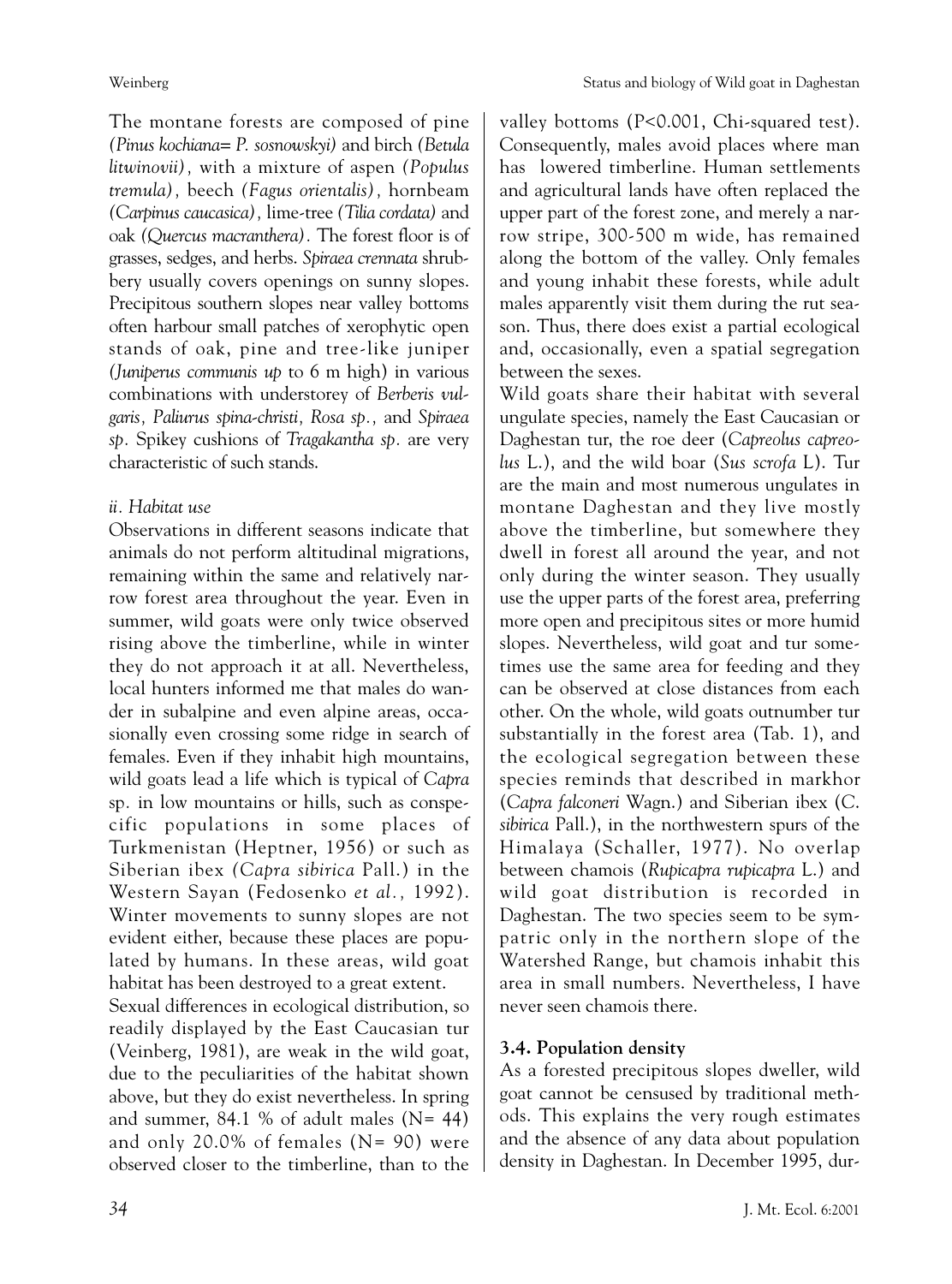| Season      | Number of animals observed |     | Wild goat/Tur |  |  |
|-------------|----------------------------|-----|---------------|--|--|
|             | Wild goat                  | Tur |               |  |  |
| May - Aug.  | 380                        | 70  | 6.8           |  |  |
| Oct. - Jan. | 291                        | 40  |               |  |  |

**Tab. 1** - Number of observed wild goats and tur in montane forests of Daghestan

ing the pre-rut and rut seasons, I performed semi-stationary (2-3 days long) observations on short sections of Avar Koisu canyon. As a result, 133 animals were counted in a 9 km long part of the canyon, quite representative of the typical wild goat habitat, that harboured several villages, small farmhouses and agricultural lands. Since the mean width of the forest stripe along the canyon was about 1.8 km (*see § 3.3.i*), the censused area covered approximately 16 km2 , and this involves a population density of about 8 goats/ km2 (including human landscape). Thus, the total length of the canyon (24 km) may harbour about 350 goats. These data should not be extended over the whole riverbasin, because the ecological conditions along Jurmut and Khsanor Rivers, joining into Avar Koisu River, are different and probably worse. Therefore, I estimate that only about 300 animals lived along the Jurmut and Khsanor rivers, even if the length of these rivers and those of their main tributaries more than twice exceed that of the Avar Koisu canyon. So, the total number of goats in the Avar Koisu riverbasin may be estimated around 650-700 individuals.

In May 1996, 183 animals were counted in 5 areas of the Andi Koisu riverbasin. Total area of the plots was 15 km2 , and the average population density reached 12 animals/km2 . Following this data and considering that only one side of each valley was forested and inhabited by wild goats, the valley of lower Motmota River, the biggest tributary of Andi Koisu, might harbour about 250 goats. About the same population might inhabit a similar section of the Koisu valley, stretching from the Georgian border to the joining with Motmota.

Considering that the total number of wild goats in the Daghestan part of Andi Koisu riverbasin were presumably just below 800 animals, the whole Daghestan population can be estimated to be of about 1500 goats in 1995- 96, and this estimate is a rather cautious one.

According to Prilutskaya & Pishvanov (1989), there were 800-1,000 wild goats in Daghestan in the second half of the 1980s. These data are the closest ones to my estimates.

If we consider that, according to unanimous opinion of local highlanders, wild goats were clearly more abundant 10-15 years ago, it should be admitted that these animals are really hard to see and therefore seem to be very rare. Actually, wild goats are quite common within their range, and the relatively restricted size of the total population is the consequence of the limited extension of the suitable areas.

# **3.5. Reproduction, sex and age structure of the population**

*i. Reproductive periods*

According to my observations, carried out in 1995, in Avar Koisu riverbasin males started courting females as late as the half of December, but, in this period, they were quite inactive.

It is a common notion that the peak of rut begins just before the end of the year, but unfortunately, during two years, I could not do any observations in this period. In 1997, the rut ranged until January 21 (Tab. 2) but it was as slack as the previous one, and many males (adult ones too) did not keep their tales lifted, though even yearling males occasionally courted females. The peak of rut might have been missed in both seasons, but weak courting could be possibly caused by a weak competition between males, due to the low number of adult males in the population of the Avar Koisu canyon (Tab. 3).

The courtship repertoire did not differ from that recorded in other Caprinae (Schaller,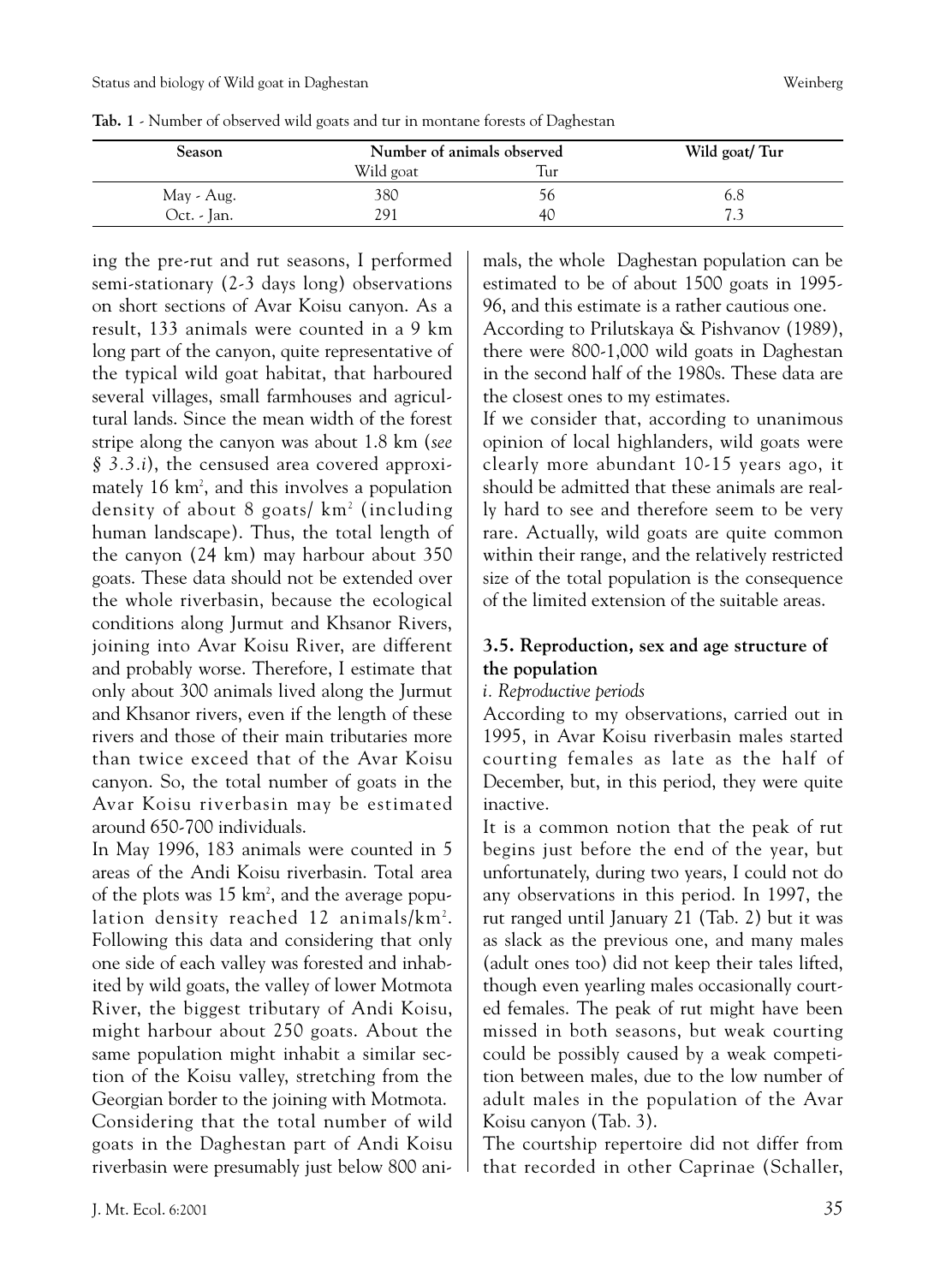| Location                                                | <b>Rutting season</b>                               | Birth season                                             | References                 |
|---------------------------------------------------------|-----------------------------------------------------|----------------------------------------------------------|----------------------------|
| Daghestan                                               | Nov./Dec.<br>Mid-Dec./Jan.                          | May/June<br>Mid-June/mid-July                            | Dinnik, 1910<br>This study |
| Chechnya                                                | Mid-Dec./ beginning<br>of Jan.                      |                                                          | Batkfflyev, 1989           |
| Tushetia (Georgian<br>part of Andi Koisu<br>riverbasin) | Mid-Nov./mid-Jan.<br>(varying through<br>the years) | Mid-April/end of<br>June (varying through)<br>the years) | Ekvtimishvili, 1954        |
| Caucasus Minor<br>(Armenia and Azerbaijan)              | Nov./Dec.                                           | End of Apr./May                                          | Dahl, 1954; Kuliev, 1981   |
| Kopet-Dagh (Turkmenistan) Nov./ mid-Dec.                |                                                     | End of Mar./early May                                    | Korshunov, 1994            |
| Sind (Pakistan)                                         | Aug./Oct.                                           | Jan./Apr.                                                | Shaller, 1977              |

**Tab. 2** - Rutting and birth seasons of the wild goat in different parts of the species range

1977; Veinberg, 1984; Fedosenko *et al*., 1992) and included: guarding, low-stretch, naso-nasal and naso-genital contacts, kick, twist, jerk, urination (or ejaculation), tongue-flick. No behavioural analysis is presented because of the lack of data, due to low activity of the animals during the observed rutting season.

Corresponding to the late rut, the birth season was late too. In 1995, I observed pregnant females on June 24-25 and first new-born kids on June 30. Thus, in Daghestan, the birth season probably ranges from mid-June to mid-July. Both rut and births are the latest ones all over the whole of the species range (Tab. 2). Late reproduction in this area, which is the northernmost limit of the range of wild goats, may be due to the sensibility of new-borns to low temperatures and snowfalls in spring. On the other hand, a long vegetative period, ranging from April to September, allows late births, since kids have enough time for growing up and gaining weight before winter.

# *ii. Fecundity and other demographic parameters*

Females wild goat may give birth at the age of 2 years, but the evidence of this fact is slight. Twins are common and triplets may occur. Twinning is common in wild goat all over the species range (Schaller, 1977; Kuliev, 1981; Korshunov, 1994). It is characteristic of taxa inhabiting arid and warm environments, with low and unpredictable vegetation production (Schaller, 1977). In most of the Caprinae populations inhabiting boreal mountains, females give birth to singletons, like tur in Daghestan, (Couturier, 1962; Kotov, 1968; Abdurakhmanov, 1973; Veinberg, 1984; Fandos, 1989). Generally accepted explanation of this phenomenon is that twins are smaller at birth, grow slower, and have less chance surviving harsh winters. Therefore, the essentially thermo- and xerophilous wild goat is peculiar in having retained a high twinning rate in boreal mountains of Daghestan.

Regarding my observations, 4 females (out of 11 followed by new-born kids) had twins in the end of June-beginning of July 1995, and 6 females (out of 8 with offspring) had twins in August 1990 (there was one orphan). Some females manage to keep both kids till the following spring.

The high fecundity showed in the Daghestan population (Tab. 3), considerably exceeding fecundity recorded in other parts of the wild goat range (Schaller, 1977; Kuliev, 1981; Korshunov ,1994), is probably due to the fact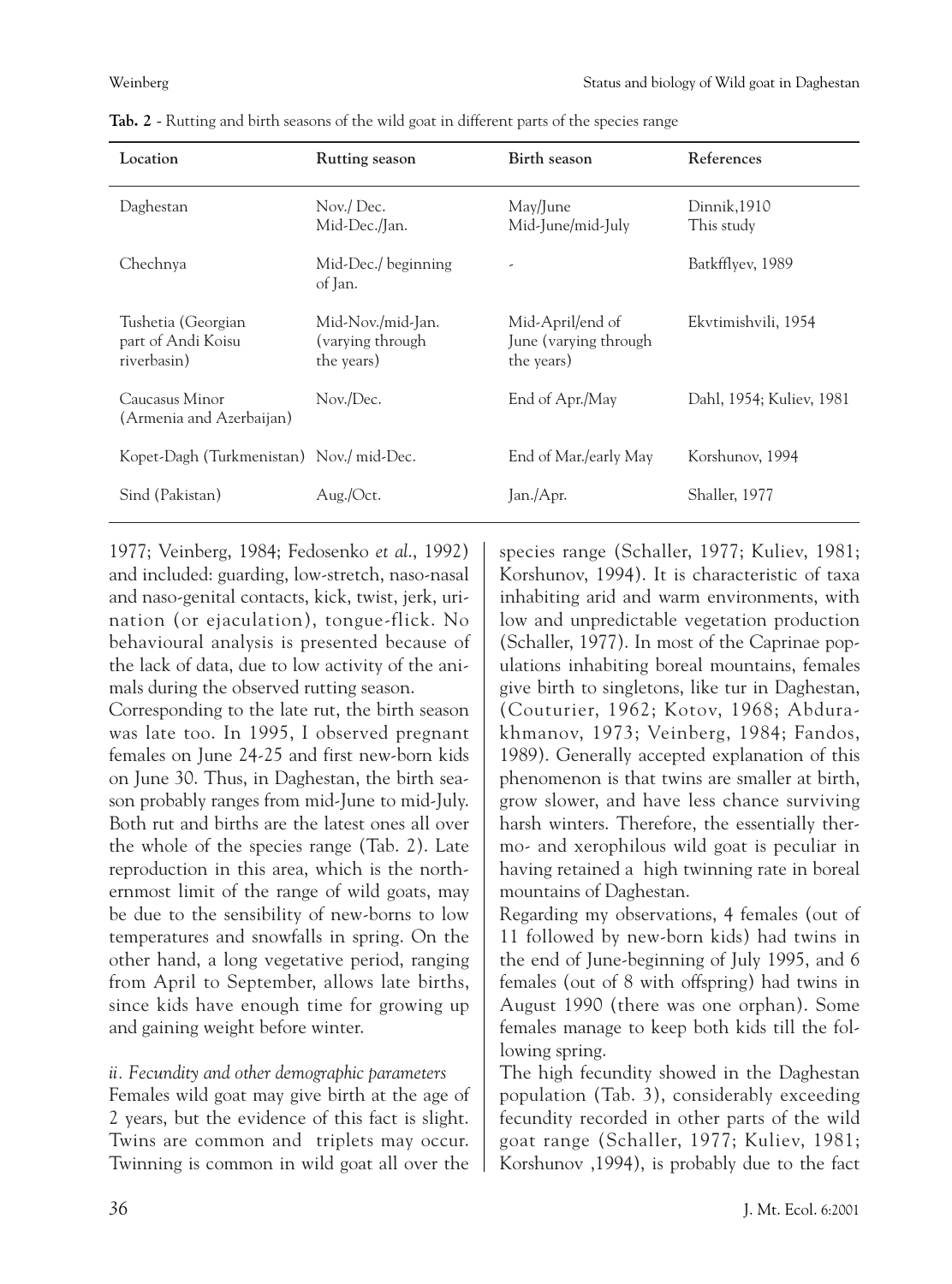|                                                      |                          | Number of censused animals |                |                 |          |                      | Ratios   |                   |                 |                 |
|------------------------------------------------------|--------------------------|----------------------------|----------------|-----------------|----------|----------------------|----------|-------------------|-----------------|-----------------|
| Date                                                 | Location                 | adult<br>males             | young<br>males | females         | males    | vearlings<br>temales | kids     | males:<br>females | vrl:<br>females | kids<br>females |
| June-July 1995 Avar Koisu.<br>Aug 1990<br>Dec 1995 & | Andi Koisu               | 3<br>2                     | 21<br>9        | $14*(18)$<br>10 | 9        | 6                    | 15<br>15 | 1.33<br>1.10      | 0.83<br>0.40    | $1.07*$<br>1.50 |
| Jan 1997<br>May 1996                                 | Avar Koisu<br>Andi Koisu | 10<br>27                   | 37<br>30       | 66<br>60        | 20<br>12 | 19<br>12             | 55<br>42 | 0.71<br>0.95      | 0.59<br>0.40    | 0.83<br>0.70    |

**Table 3.** Age- and sex-structure of censused wild goats in Daghestan

\* Pregnant females and those who didn't show their new-borns are not included; total number of females is in brackets

that wild goat in Daghestan live in mountain forests, with a long vegetative period and comparatively mild winters. However, considering the trend of the wild goat population, a considerable pressure upon the population contrasts with this high fecundity, at least eliminating the natural increment. Impact of predators upon adult animals is low and probably it was the same during the last hundreds or even thousands of years, because of the abundance of much easier prey (*e.g.* domestic sheep and goats). The most important factor stimulating high reproduction rate in Daghestan may be the pressure of man. This pressure is convincingly displayed by the sex structure of the wild goat population. In natural and un-harvested Caprinae populations (Kotov, 1968; Schaller, 1977; Fedosenko & Savinov, 1983; Veinberg, 1984) sex ratio is usually close to 1 and adult males are more than 10% of the encountered animals during the rut. In Avar Koisu River canyon the value of sex-ratio was 0.71 and adult males were less that 48% of the animals encountered (Tab. 3). Sex-ratio and the number of adult males increased in spring and summer, but the data recorded outside the rutting season are not quite adequate for estimating population structure, due to unequal probabilities of sighting adult males and females. The lower number of adult males, shown by winter censuses in Avar Koisu canyon, is certainly due to poaching, since highlanders always try to shoot big males. It is worth noting that yearling males slightly outnumbered yearling females during the rut and outside it (Tab. 3). The gap between the number of females and yearlings is due to the hiding behaviour of pregnant females when the births approached. The percentages of yearlings associate with females in winter and spring were, respectively, 95.5% (N= 44) and 79.0% (N= 24), whereas this percentage decrease to 4.0-8.0% (N= 31) during the birth season (Tab. 3) (Chi-squared test, P<0.001).

#### *iii. Female perinatal behaviour and predation on kids*

After the births and during the gestation season, females goats grouped in cliffs and, sometimes, concentrated in nursing sites as, for example, on a cliff wall with numerous ledges and clumps of trees near a village in Avar Koisu canyon. This cliff, with a surface of about 200x300 m, was surrounded by steep slopes with thin forest, and was merely 200 m above the valley bottom, with quite a busy road. During the observation period, this site harboured 7 females, 2 yearlings of both sexes and 10 new-born kids, associated in two main groups.

Hiding phase is very characteristic of wild goat. Of 13 females having new-borns, 5 hid them, and 2 females did not show the kids during my observations. In other 3 occasions the kids turned out to be very agile (supposedly 3-5 days old). This observation suggested a different perinatal behaviour between tur and wild goat: the reactive tur kids always follow their mothers, whereas wild goat females often leave their kids alone, not only when they are feeding but also when in danger. I observed a female with a kid escaping to the cliffs followed by a dog. This female left its hidden kid and escaped,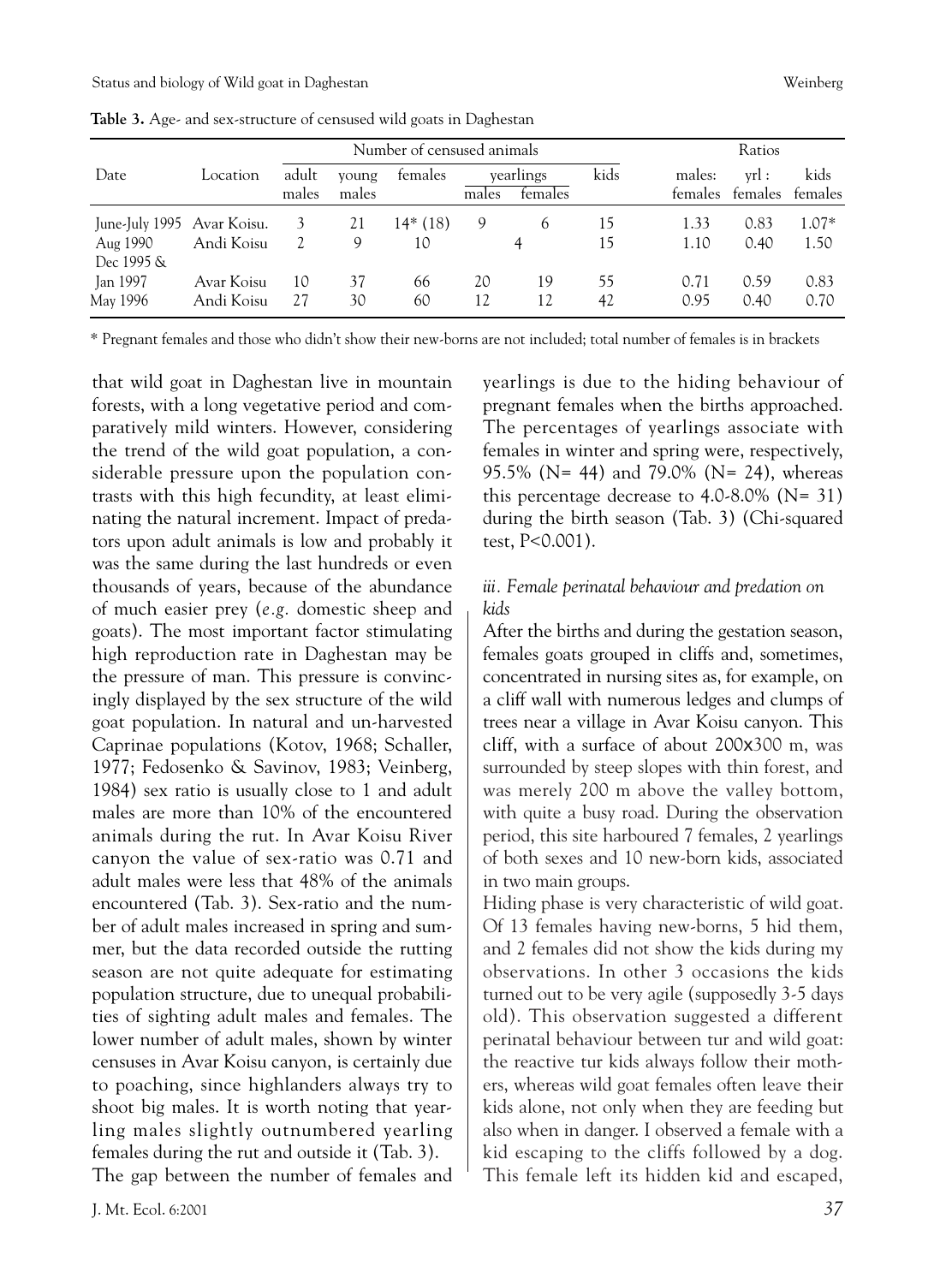evidently trying to lead people away.

Golden eagles *(Aquila chrysaetos)* and Bearded vulture *(Gypaetus barbatus)* may prey wild goat kids. They inspect rocky massifs all day long, searching for the new-borns. In August 1990, I observed an eagle trying to catch a kid. The bird repeatedly tore it off from a cliff wall, but the kid finally was able to escape.

# **3.6. Grouping**

Four aggregation patterns can be distinguished in wild goats, as well as in other *Caprinae:* adult male groups, that may include young males too; young male groups; female groups, including occasionally young males; mixed groups, with adult animals of both sex (Veinberg, 1984). The first three patterns were observed all year round, but the last one was almost exclusive of the rut. Only the sub-adult males can aggregate with females during the warm season: 13.8% of 2-3 years-old males  $(N=73)$  and 13.3% of 4-6 years-old ones (N=45) were observed in female groups in spring and summer.

The sexual segregation in wild goat is higher than in tur: the 46.4% of young tur males in Daghestan (N=1,186) was observed associated with females during the same seasons (Chisquared test, P<0.001) (Veinberg, 1984).

The weak bonds between young males and females in wild goat in Daghestan could be explained by early maturation or, more possibly, by marked trend to aggregate in small groups (Tab. 4). This aggregation pattern, when population density are comparable, is characteristic of forest habitat, like this of the North Caucasus.

This pattern might also be explained by constant human disturbance. Average group size in Daghestan is almost similar to that in Chechnya (Batkhiyev, 1989), but is 4-5 times lower than in conspecific populations in the Caucasus Minor (Kuliev, 1981) and Kopet-Dagh (Korshunov, 1994) at similar population densities.

Outside the rut, adult males tended to aggregate in bigger groups. Nevertheless, in spring and summer,  $62.2 %$  of adult males (N= 69) and only 20.8 % (N=298) of females and young males were encountered in groups consisting of 5 animals and more (Chi-squared test, P<0.001).

# **3.7. Human impact and conservation problems**

Wild goats live side by side with human beings in Daghestan and they are constantly hunted. This neighborhood is not seasonal and is not restricted to certain professional groups (for example, shepherds, as it happens in other settlement of *Caprinae* populations). On the contrary, it is permanent and with settled people, because villages and farmsteads, agricultural land, paths and roads, main resources of timber and firewood, all occur within narrow stripes of mountain forests: the wild goat habitat. Despite emigration to plains and lowlands, highland Daghestan still displays high human population density, unlike the rest of the North Caucasus. Under such circumstances, the conservation of a wild *Capra* species is really difficult. The conservation of this species is probably due to the presence of good shelter offered by mountain forests.

More difficult is the conservation of wild goats in thin and open stands, typical of the main, more southern, and arid part of the range of the species (Caucasus Minor, Kopet-Dagh,

|  |  |  | Tab. 4 - Wild goat group sizes in Daghestan |
|--|--|--|---------------------------------------------|
|--|--|--|---------------------------------------------|

|                                                           | Adult male groups           | Young male groups Female groups |                                | Mixed groups          | Total                        |
|-----------------------------------------------------------|-----------------------------|---------------------------------|--------------------------------|-----------------------|------------------------------|
| Number of groups<br>Group size (mean $\pm$ s.e.)<br>Range | 26<br>$3.0 \pm 0.5$<br>1-11 | 50<br>$1.8 \pm 0.2$<br>1.5      | 136<br>$6.9 \pm 1.4$<br>$4-14$ | $3.7 \pm 0.2$<br>1-10 | 222<br>$3.3 \pm 0.2$<br>1-14 |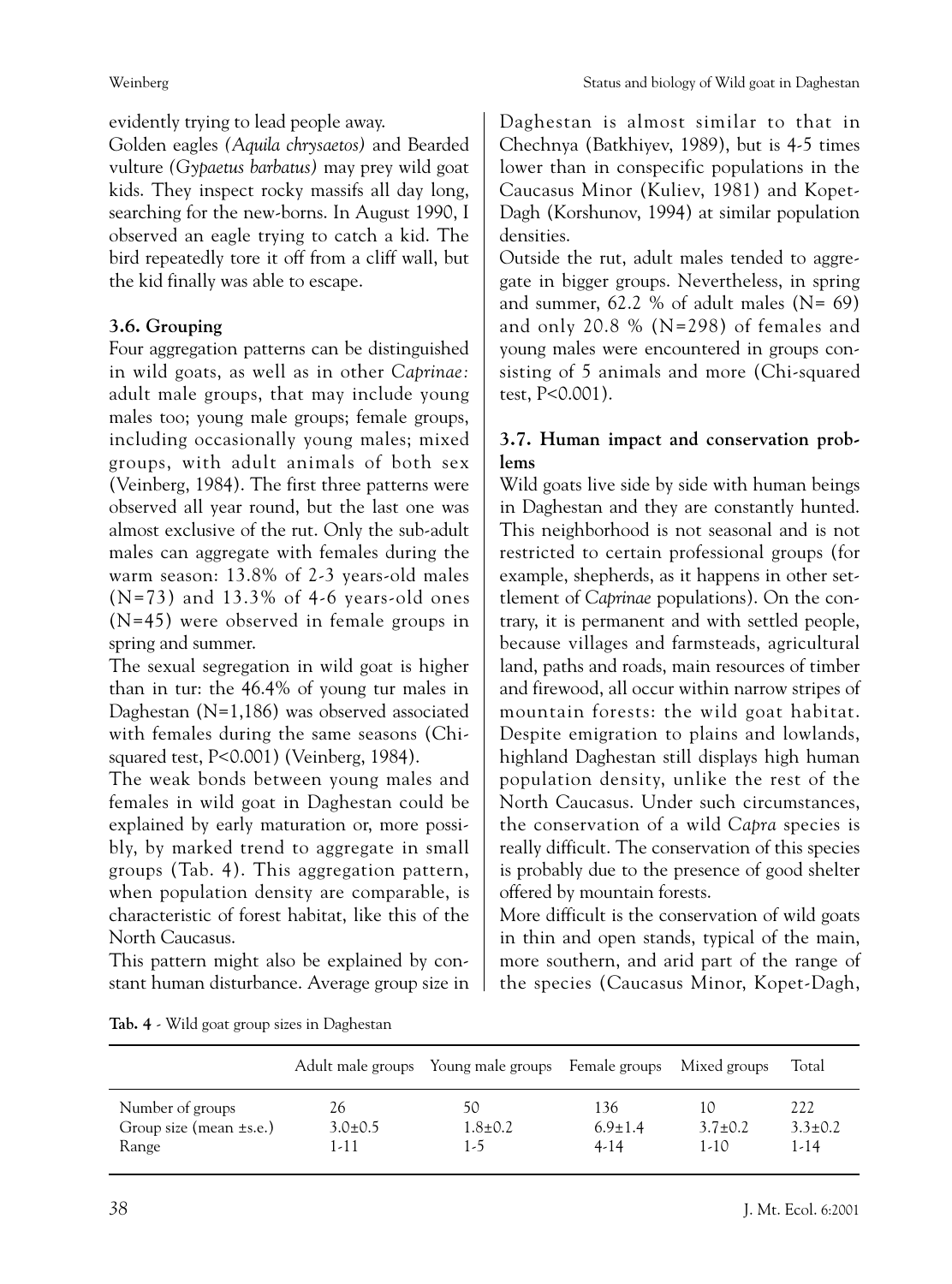Iran, and Sind). The arid forest itself could hardly resist to human impact. Mere fragments of such open stands still survive within pinebirch forests in Daghestan, but they probably covered most of the country when the species penetrated there. Wild goat fossils, even in the Caucasus Minor, are quite late belonging to the mid-and upper Pleistocene (Baryshnikov, 1987). Absence of pronounced morphological differences between the isolated North Caucasian and southern wild goat populations and also the age of known fossils suggest a late appearance of wild goats in the Greater Caucasus. Later deforestation in lower and drier parts of Daghestan probably forced the species out from there. Climate turned cooler and more humid; it changed the forests, but wild goats managed to adapt to these changes, maybe even due to human pressure. Just this pressure can be greatly responsible for certain peculiarities in wild goat's biology in Daghestan, namely high fecundity, secretiveness, preference for closed forest, and, on the whole, the avoidance of open places.

Unlike tur, that under human pressure usually escapes to higher and less accessible areas, wild goats do not have this opportunity, remaining within their habitat. The survival strategy of the species is typical of forest ungulates.

Anthropogenic influence changed quite a lot during the last decennaries. On one hand, emigration from the highlands began after the Second World War and is still going on. Abandoned villages and farmlands overgrow with forest and the wild goat habitat restores itself; as a consequence, animals live among ruins in many occasions. Timber felling had reduced in the 1970s and 1980s but increased again in the beginning of the 1990s. It is illegal but now presents the main and sometimes the only substantial source of income for villagers. Tall stands on gentle slopes suffer the most, so the wild goat habitat remains comparatively unharmed, but, if the felling will continue, the situation may get worse.

Poaching represents the main threat and became undoubtedly more intensive during the last years. Wild goat is, in fact, the most often hunted big game within its range. It has been always hunted (shot or caught with snares and traps) all year round, despite being listed in the Red Data Book with all the accompanying prohibitions. If previously poachers used old and battered rifles from the Second World War or even the Russian Civil War (1918-1921), shotguns and small-bore rifles, now they have equally illegal automatic rifles of the newest models. Local enthusiasts of nature conservation try to influence people through Moslem priests now, but without any obvious results.

There are three sanctuaries (*zakaznik*) within the wild goat range, namely Tlyarata, Kosob-Keleb, and Bezhta. All together they cover a territory of about  $1,500 \text{ km}^2$  and are aimed primarily at tur and wild goat protection.

Unfortunately, they do not fulfil their task. It would be natural to expect a further decrease of population under such circumstances. A nature reserve was being planned (by the author of this paper as well), but now it does not seem real because of lack of money, lack of real understanding from local people and officials, and, mainly, because of a very dense human population. According to the USSR and current Russian law, a nature reserve needs land without human population and that cannot be practically found within the wild goat range. Any institution of lower ranking than a strict nature reserve will be no more effective than that already existing, and even nature reserves cannot provide quick results in present situation. Only continuing emigration of highlanders to the plains and lowlands offer positive changes to the wild goat status in Daghestan.

# **4. Acknowledgements**

This project was supported financially by the Swiss League for Nature Protection (SBN-LPSN). I am thankful to reviewers for their comments that helped me to improve the manuscript.